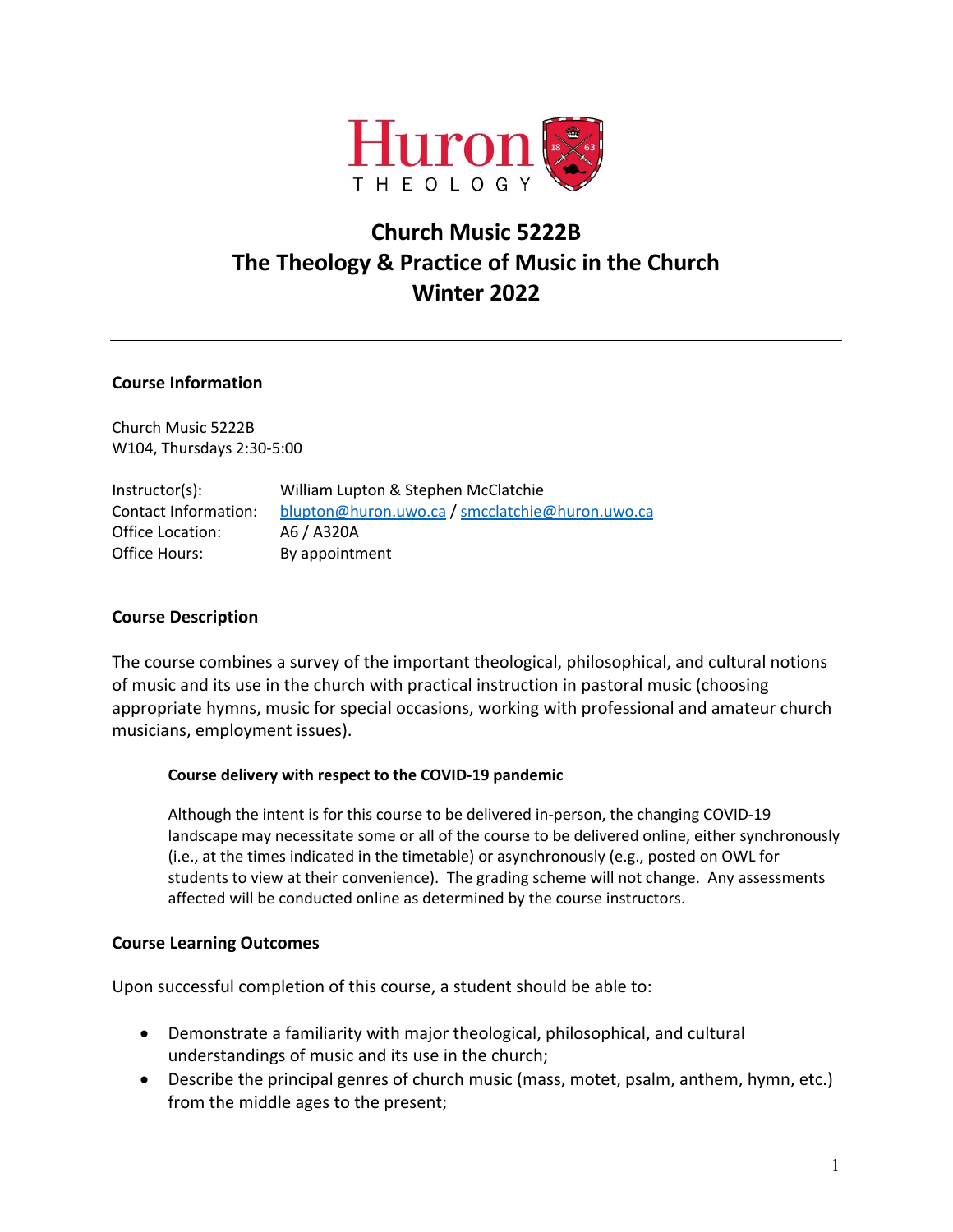- Choose hymns, psalm settings, and other types of music that are appropriate for the season (Advent, Christmas, Lent, Easter etc., occasion (wedding, funeral, etc.), and context (small or large congregations);
- Understand practical issues relating to music in the church, including working with church musicians, organs, and copyright.

# **Textbooks and Course Materials**

*Common Praise* [Hymn Book of the Anglican Church of Canada]. Toronto: Anglican Book Centre, 1998. [Optional]

Dakers, Lionel. *Parish Music*. Norwich: Canterbury Press, 1991.

Stapert, Calvin R. *A New Song for an Old World: Musical Thought in the Early Church*. Grand Rapids, MI: Eerdmans, 2007.

Both Dakers and Stapert are available for purchase at the Western Bookstore. Additional resources will be posted in OWL or distributed by the instructor(s). There may be copies of *Common Praise* in the Bookstore as well or you may borrow a copy from the Chapel.

# **Class Schedule/Syllabus**

| <b>Week</b>    | Date       | Seminar 2:30-3:45 (McClatchie)   | Practicum 4:00-5:00 (Lupton)     |
|----------------|------------|----------------------------------|----------------------------------|
| 1              | 13 January | Introduction                     | Introduction to Common Praise,   |
|                |            |                                  | indices, outline of hymns in     |
|                |            | Read: Stapert, Prelude &         | worship                          |
|                |            | • Nichols, Aidan. "A Theological |                                  |
|                |            | Perspective on Church Music."    |                                  |
|                |            | In Lost in Wonder: Essays on     |                                  |
|                |            | Liturgy and the Arts, 117-31.    |                                  |
|                |            | Farnham, Surrey: Ashgate, 2011   |                                  |
|                |            | (in OWL).                        |                                  |
| $\overline{2}$ | 20 January | Music in Scripture               | Advent to Epiphany – themes of   |
|                |            |                                  | lectionaries, hymns and other    |
|                |            | Read: Stapert, Ch. 2             | music                            |
| 3              | 27 January | Second & Third Centuries         | Plainsong, Anglican chant        |
|                |            |                                  |                                  |
|                |            | Read: Stapert, Ch. 3-5           |                                  |
| 4              | 3 February | Late Third through Fifth         | Responsorial psalms and settings |
|                |            | Centuries                        | of the Lord's Prayer             |
|                |            |                                  |                                  |
|                |            | Read: Stapert, Ch. 6, 9, 7-8     |                                  |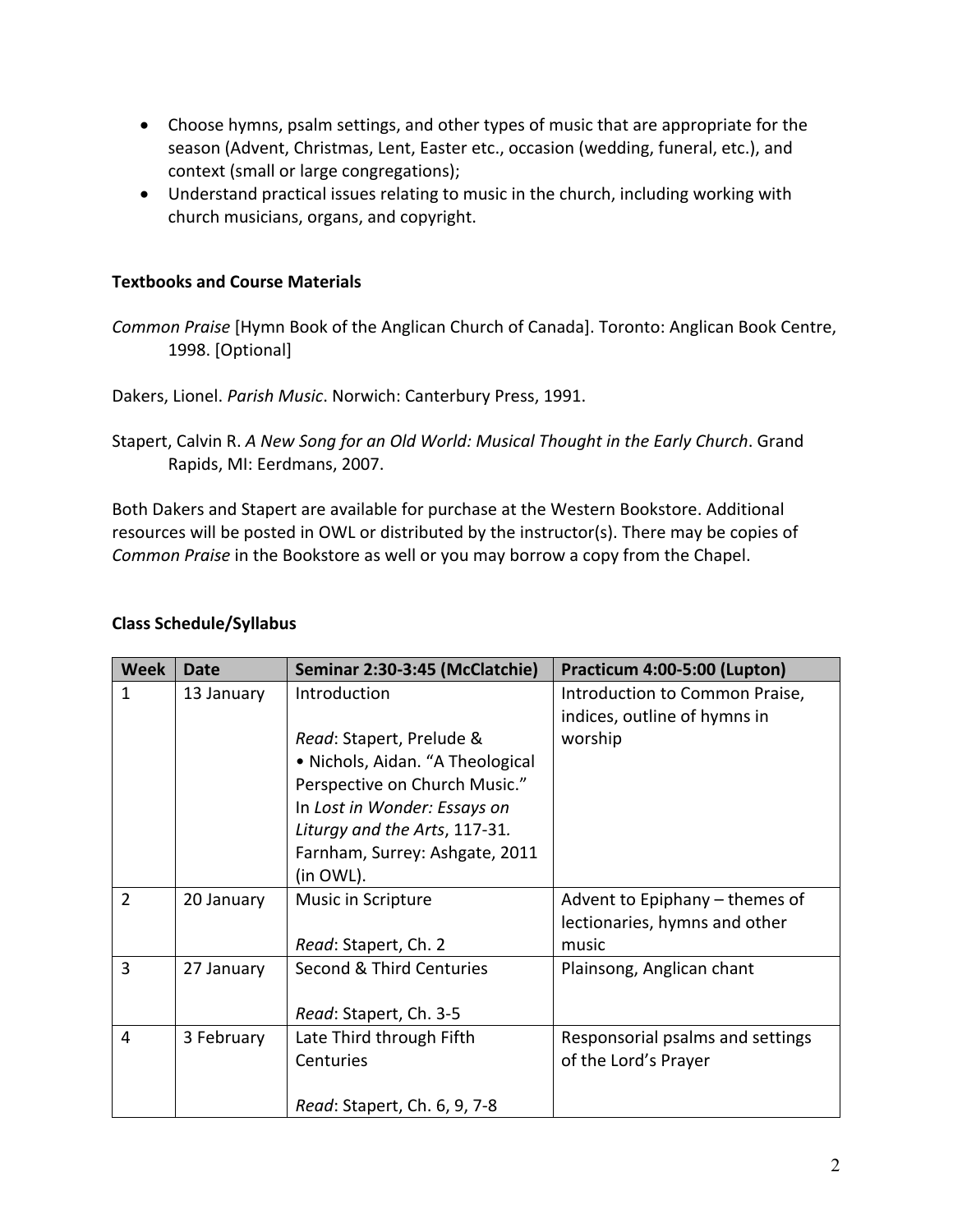| 5  | 10 February | <b>Psalms and Hymns I</b>             | Lent to Easter - themes of                          |
|----|-------------|---------------------------------------|-----------------------------------------------------|
|    |             |                                       | lectionaries, hymns and other                       |
|    |             | Read: Stapert, Ch. 10                 | music                                               |
| 6  | 17 February | S. Augustine and the Danger of        | Employment of a church musician,                    |
|    |             | <b>Music</b>                          | working with a musician                             |
|    |             | Read: Stapert, Ch. 11                 |                                                     |
|    | 24 February |                                       | <b>Reading Week</b>                                 |
| 7  | 3 March     | <b>Hearing the Fathers</b>            | <b>Weddings and Funerals</b>                        |
|    |             |                                       |                                                     |
|    |             | Read: Stapert, Postlude &             |                                                     |
|    |             | • Ferguson, Everett. "Toward a        |                                                     |
|    |             | Patristic Theology of Music."         |                                                     |
|    |             | Studia Patristica 24 (1993): 266-     |                                                     |
|    |             | 83 (in OWL).                          |                                                     |
| 8  | 10 March    | Middle Ages and Renaissance           | Copyright and bulletins (outline of                 |
|    |             |                                       | worship)                                            |
|    |             | Read:                                 |                                                     |
|    |             | • St. Thomas Aquinas, Summa           |                                                     |
|    |             | Theologiae IIallae Q.91 a2 (in        |                                                     |
|    |             | OWL) &                                |                                                     |
|    |             | • Page, Christopher. "To Chant        |                                                     |
|    |             | in a Vale of Tears." In Chant,        |                                                     |
|    |             | Liturgy, and the Inheritance of       |                                                     |
|    |             | Rome: Essays in Honour of             |                                                     |
|    |             | Joseph Dyer. Edited by Daniel J.      |                                                     |
|    |             | DiCenso and Rebecca Maloy,            |                                                     |
|    |             | 431-40. London: Boydell Press,        |                                                     |
|    |             | 2017 (in OWL).                        |                                                     |
| 9  | 17 March    | Reformations: Luther, Calvin,         | Music for small and large                           |
| 10 | 24 March    | England                               | congregations<br>Working with a choir (children and |
|    |             | Read:                                 | adults), RSCM Canada's chorister                    |
|    |             | • Jean Calvin, Institutes of the      | training                                            |
|    |             | Christian Religion, Book III, Ch.     |                                                     |
|    |             | 20, sections 31-32 (in OWL).          |                                                     |
|    |             | • Irwin, Joyce. "'So Faith Comes      |                                                     |
|    |             | from What is Heard': The              |                                                     |
|    |             | Relationship between Music and        |                                                     |
|    |             | God's Word in the First Two           |                                                     |
|    |             | <b>Centuries of German</b>            |                                                     |
|    |             | Lutheranism." In Resonant             |                                                     |
|    |             | <b>Witness: Conversations Between</b> |                                                     |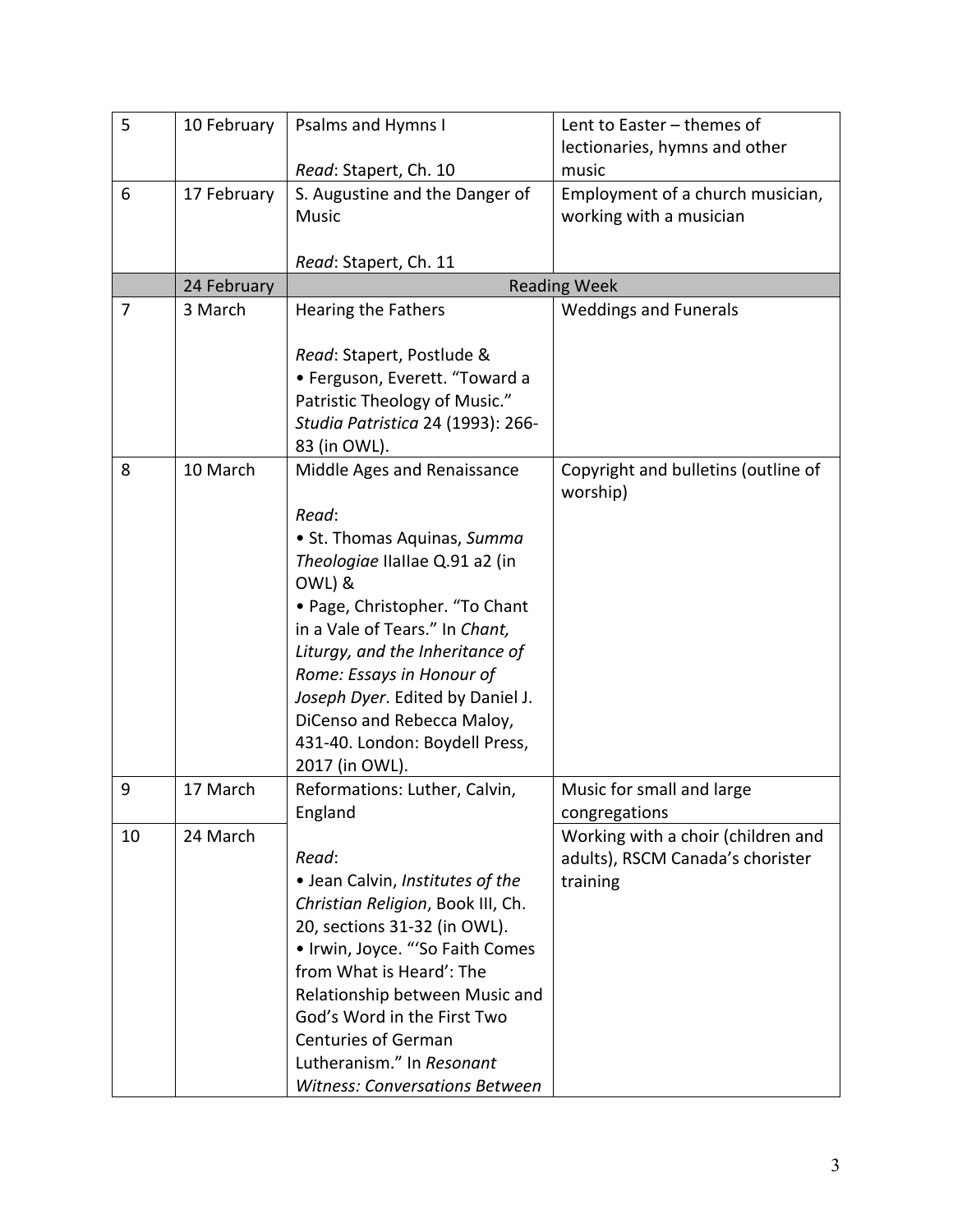|    |          | Music and Theology, eds.<br>Jeremy S. Begbie and Steven R.<br>Guthrie, 65-82. Grand Rapids,<br>MI: Eerdmans, 2011 (in OWL).<br>• Arnold, Jonathan. "Hearing<br><b>Revelation: Music and Theology</b><br>in the Reformation." In God's<br><b>Song and Music's Meanings:</b><br>Theology, Liturgy, and<br>Musicology in Dialogue. Edited<br>by James Hawkey, Ben Quash,<br>and Vernon White, 41-62.<br>London & New York: Routledge,<br>2020 (in OWL).           |                                                                      |
|----|----------|----------------------------------------------------------------------------------------------------------------------------------------------------------------------------------------------------------------------------------------------------------------------------------------------------------------------------------------------------------------------------------------------------------------------------------------------------------------|----------------------------------------------------------------------|
| 11 | 31 March | <b>Psalms and Hymns II</b><br>Read:<br>• Bawden, John. "The Music of<br>The English Hymnal." In<br>Strengthen for Service: 100<br>Years of the English Hymnal<br>1906-2006. Edited by Alan Luff,<br>133-54. Norwich: Canterbury<br>Press, 2005 (in OWL).<br>• Harvey, Anthony. "A Moral<br>Issue?" In Strengthen for<br>Service: 100 Years of the English<br>Hymnal 1906-2006. Edited by<br>Alan Luff, 155-60. Norwich:<br>Canterbury Press, 2005 (in<br>OWL). | Organ and piano maintenance<br>Mass settings for the liturgical year |
| 12 | 7 April  | <b>Modern Theological Approaches</b><br>to Music<br>Read:<br>• Chua, Daniel K.L. "Music as the<br>Mouthpiece of Theology." In<br><b>Resonant Witness:</b><br><b>Conversations Between Music</b><br>and Theology, eds. Jeremy S.<br>Begbie and Steven R. Guthrie,<br>137-61. Grand Rapids, MI:<br>Eerdmans, 2011 &                                                                                                                                              | Format of Lessons & Carols - not<br>just for Advent and Christmas    |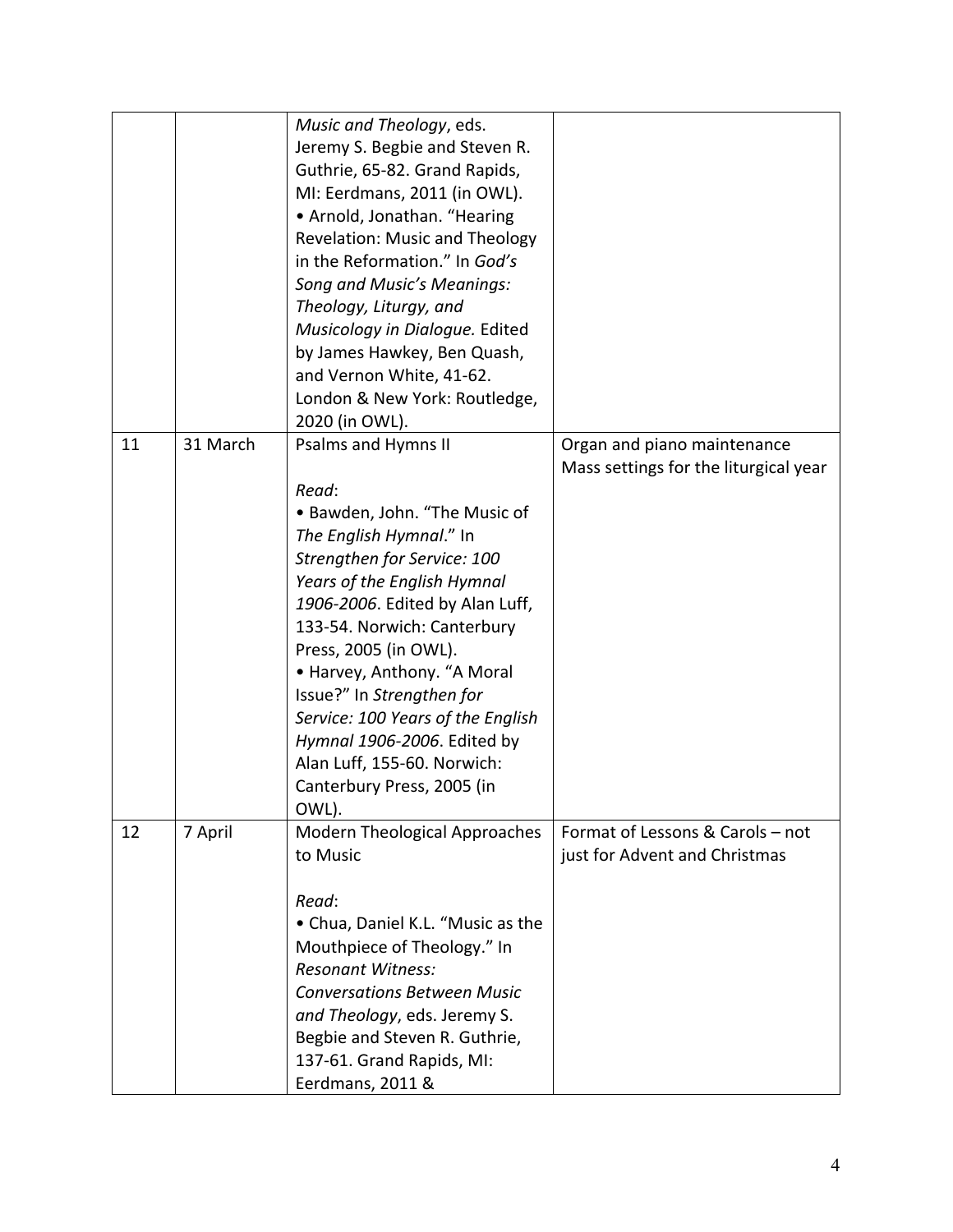| • Moseley, David J.R.S.            |  |
|------------------------------------|--|
| "'Parables' and 'Polyphony': The   |  |
| Resonance of Music as Witness      |  |
| in the Theology of Karl Barth      |  |
| and Dietrich Bonhoeffer." In       |  |
| <b>Resonant Witness:</b>           |  |
| <b>Conversations Between Music</b> |  |
| and Theology, eds. Jeremy S.       |  |
| Begbie and Steven R. Guthrie,      |  |
| 240-70. Grand Rapids, MI:          |  |
| Eerdmans, 2011 (both in OWL)       |  |

### **Methods of Evaluation**

- 15% Practicum Project 1 due 27 January 2022
- 10% Practicum Project 2 due 17 February 2022
- 10% Practicum Project 3 due 10 March 2022
- 25% Research Essay due 31 March 2022
- 25% Take-home Final Examination due 13 April 2022, by 9 a.m.
- 15% Attendance and Participation

Description of Assignments and Method of Evaluation:

### (1) **Practicum Project 1: Hymn Selections – Advent and Christmas**

Date: 27 January 2022 Weight: 15% of final grade

### **Instructions**:

The student will select hymns in the following order for the lectionaries listed: Opening, Gradual, Offertory, Closing The student must write a full sentence or two giving reasons for the selection of each hymn.

### **Advent 1**

Isaiah 11.1-10; Psalm 72.1-7, 18-19; Romans 15.4-13; Matthew 3.1-12

### **Christmas Eve**

Isaiah 9.2-7; Psalm 96; Titus 2.11-14; Luke 2.1-20

### **Epiphany of the Lord**

Isaiah 60.1-6; Psalm 72.1-7, 10-14; Ephesians 3.1-12; Matthew 2.1-12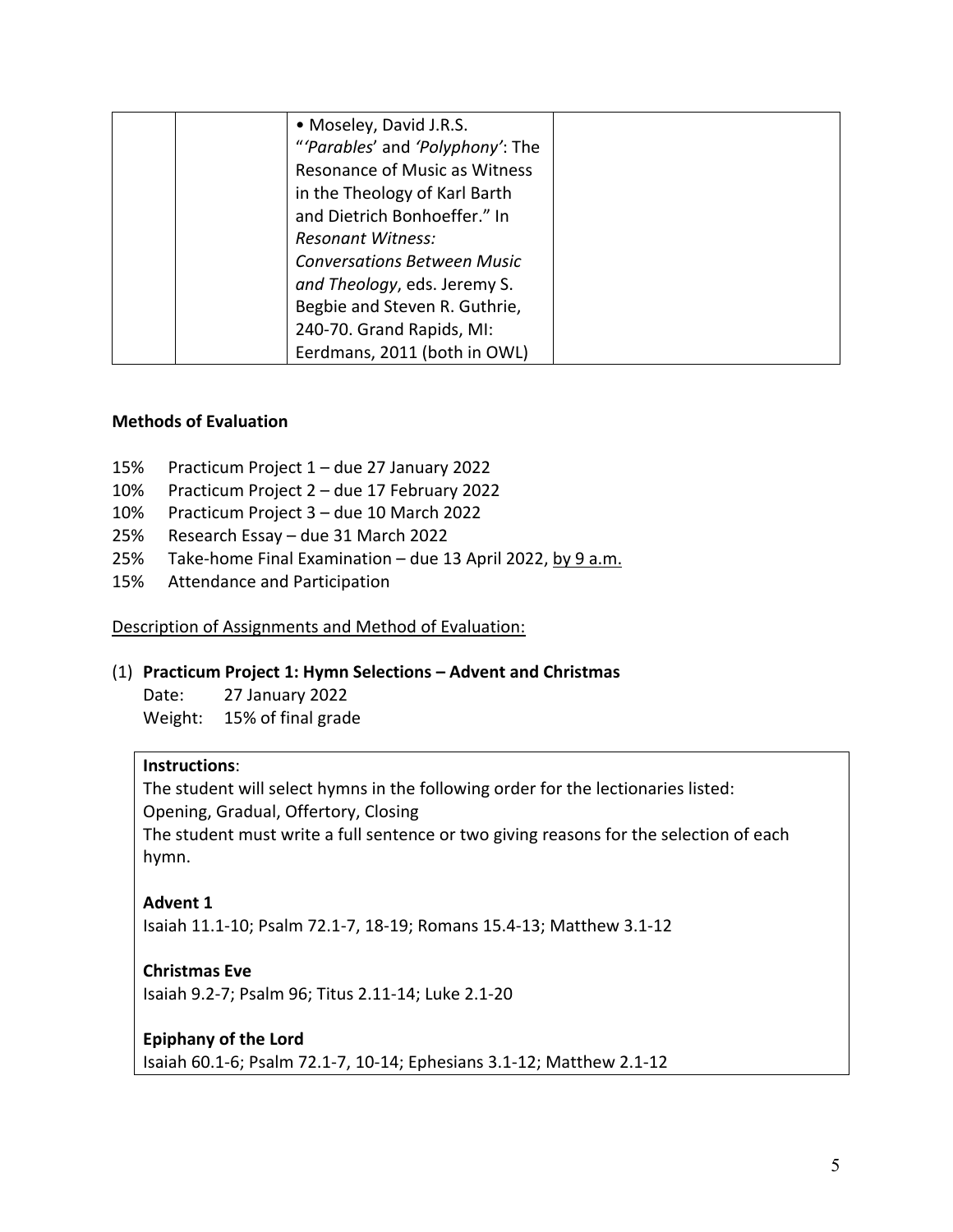### (2) **Practicum Project 2: Hymn Selections – Lent and Holy Week**

Date: 17 February 2022

Weight: 10% of Final Grade

# **Instructions:**

The student will select hymns in the following order for the lectionaries listed: Opening, \*Tract, Offertory, Closing *\*in the season of Lent, the gradual hymn becomes the tract hymn* The student must write a full sentence or two giving reasons for the selection of each

hymn.

### **Passion Sunday with Liturgy of the Palms**

Isaiah 50.4-9a; Psalm 31.9-16; Philippians 2.5-11; Mark 15.1-39

# **Maundy Thursday**

*There is no closing hymn at this liturgy. Please select a communion hymn for the fourth selection.*

Exodus 12.1-4, 11-14; Psalm 116.1, 10-17; 1 Corinthians 11.23-26; John 13.1-17, 31b-35

# (3) **Practicum Project 3: Bulletin Preparation**

Date: 10 March 2022 Weight: 10% of Final Grade

Students will prepare an outline of a liturgy (bulletin) for worship in their tradition. The selection of lectionary may be any Sunday in the Revised Common Lectionary.

The list for the Anglican Eucharistic liturgy is on the next page. For other denominations, please consult with the Instructor.

Cover page must have a church name Sunday designation (example: Fourth Sunday after Epiphany) Date and Time

Inside pages: What Eucharistic Rite is being used Celebrant may be listed here or on the front of the bulletin

**Anglican** following the order of the outline include the following: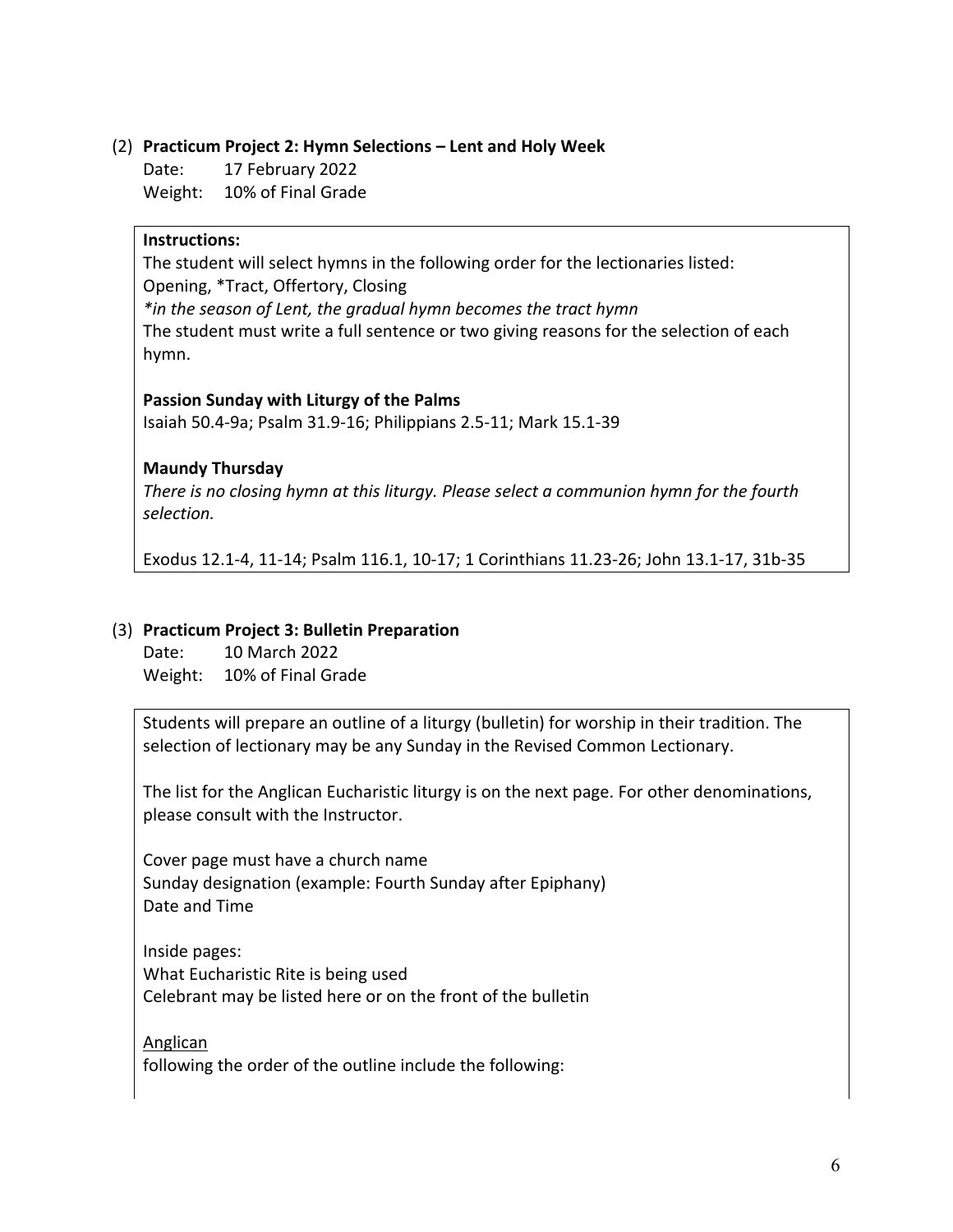Opening Hymn Outline of the liturgy starting on page 185 or 230. Include the lectionary – OT, psalm, NT, Gospel Gospel Alleluia – if not using a gradual hymn; reference CP number for the alleluia Affirmation of Faith Intercessions Continue to the Peace Offertory Hymn Eucharistic Prayer Music for the Sanctus and Benedictus (Holy, holy, holy, Lord) Lord's Prayer – said or sung, if sung what number in CP? Fraction Sentence or an Agnus Dei? If Agnus Dei sung, what number in CP? Communion Music: may be a communion hymn, or Taizé chant, or song-style – all found in Common Praise Concluding Rite Recessional Hymn

(4) **Research Essay**: on a topic of your choice, relevant to the class.

Length: 1500-2000 words (6-8 pages, double-spaced, plus bibliography)

Due: 31 March 2022

Weight: 25% of final grade

**Instructions:** Topics should be approved by the instructor (McClatchie) by early March. The paper must include notes and bibliography, formatted according to the author-title style in the *Chicago Manual of Style* [see also here]. (The paper should be written in formal essay style.)

(5) **Take-Home Final Examination:** on assigned readings and in-class lectures. The question sheet will be distributed at the last class.

Due: Wednesday, 13 April 2022 **by 9:00 a.m.** 

Format: short essays on selected topics

Weight: 25% of final grade

(6) **Attendance and Participation**: an assessment of your attendance in class and over-all participation in the course. More than two absences will result in a grade of zero out of ten. Weight: 15% of final grade

By "over-all participation in the course," is meant participating in class discussions, demonstrating that you have done the readings, asking appropriate questions in class, engaging in the practicum, and seeking guidance from an instructor if help is needed.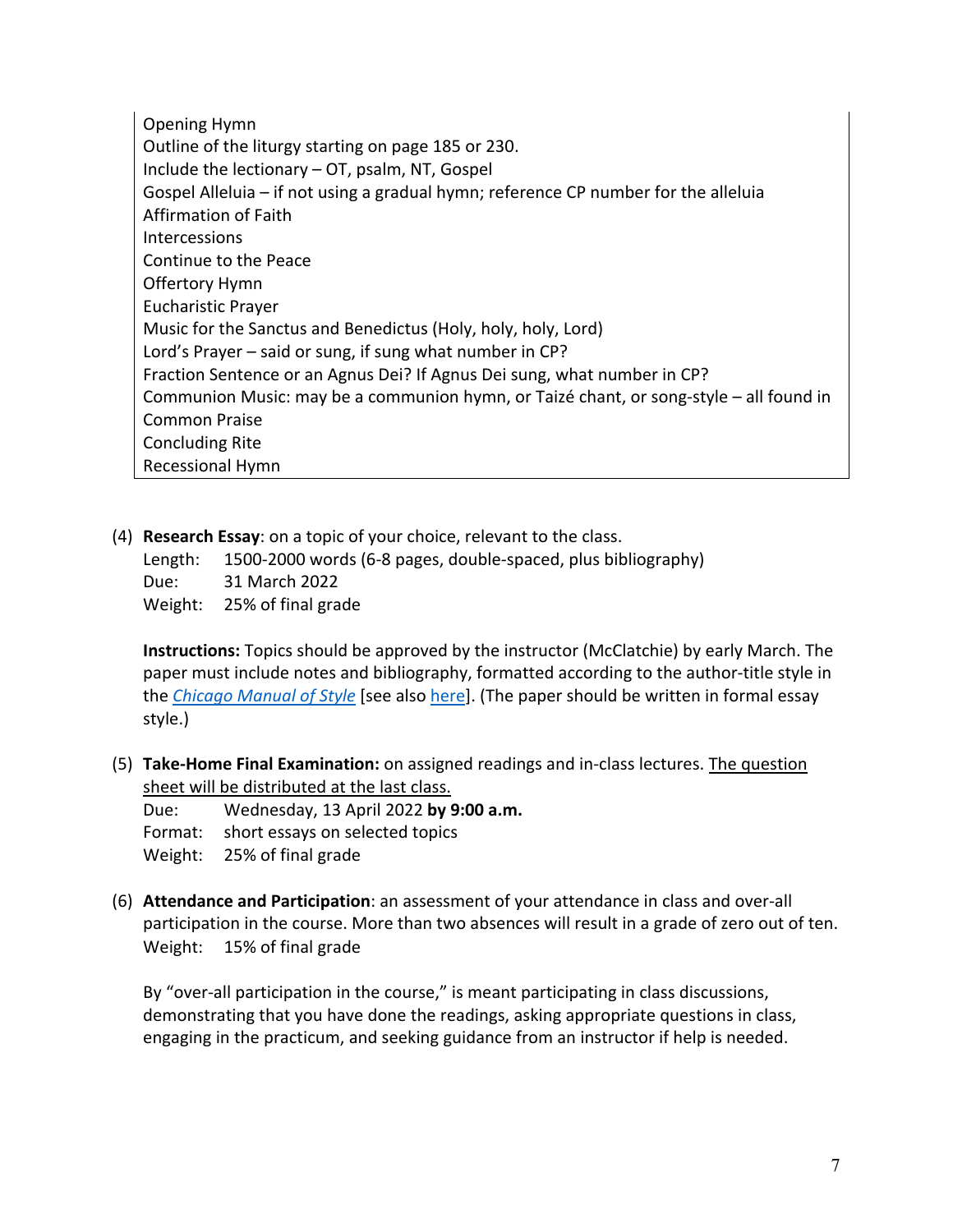### **Appendix to Course Outlines: Faculty of Theology Academic Policies & Regulations 2021–2022**

#### **Prerequisite and Antirequisite Information**

Students are responsible for ensuring that they have successfully completed all course prerequisites and that they have not completed any course antirequisites. Unless you have either the requisites for this course or written special permission from your Dean and the Instructor to enroll in it, you may be removed from this course and it will be deleted from your record. This decision may not be appealed. You will receive no adjustment to your fees in the event that you are dropped from a course for failing to have the necessary prerequisites.

### **Student Code of Conduct**

Membership in the community of Huron University College and Western University implies acceptance by every student of the principle of respect for the rights, responsibilities, dignity and well-being of others and a readiness to support an environment conducive to the intellectual and personal growth of all who study, work, and live within it. Upon registration, students assume the responsibilities that such registration entails. While in the physical or online classroom, students are expected to behave in a manner that supports the learning environment of others. Please review the Student Code of Conduct at:

https://huronatwestern.ca/sites/default/files/Res%20Life/Student%20Code%20of%20Conduct%20- %20Revised%20September%202019.pdf.

### **Attendance Regulations for Examinations**

A student is entitled to be examined in courses in which registration is maintained, subject to the following limitations:

- 1) A student may be debarred from writing the final examination for failure to maintain satisfactory academic standing throughout the year.
- 2) Any student who, in the opinion of the instructor, is absent too frequently from class or laboratory periods in any course will be reported to the Dean of the Faculty offering the course (after due warning has been given). On the recommendation of the Department concerned, and with the permission of the Dean of that Faculty, the student will be debarred from taking the regular examination in the course. The Dean of the Faculty offering the course will communicate that decision to the Dean of the Faculty of registration.

Review the policy on Attendance Regulations for Examinations here: https://www.uwo.ca/univsec/pdf/academic\_policies/exam/attendance.pdf.

#### **Statement on Academic Offences**

Scholastic offences are taken seriously and students are directed to read the appropriate policy, specifically, the definition of what constitutes a Scholastic Offence, at the following website: https://www.uwo.ca/univsec/pdf/academic\_policies/appeals/scholastic\_discipline\_undergrad.pdf. The appeals process is also outlined in this policy as well as more generally at the following website: https://www.uwo.ca/univsec/pdf/academic\_policies/appeals/appealsundergrad.pdf.

#### **Turnitin.com**

All required papers may be subject to submission for textual similarity review to the commercial plagiarism detection software under license to the University for the detection of plagiarism. All papers submitted for such checking will be included as source documents in the reference database for the purpose of detecting plagiarism of papers subsequently submitted to the system. Use of the service is subject to the licensing agreement, currently between The University of Western Ontario and Turnitin.com (http://www.turnitin.com).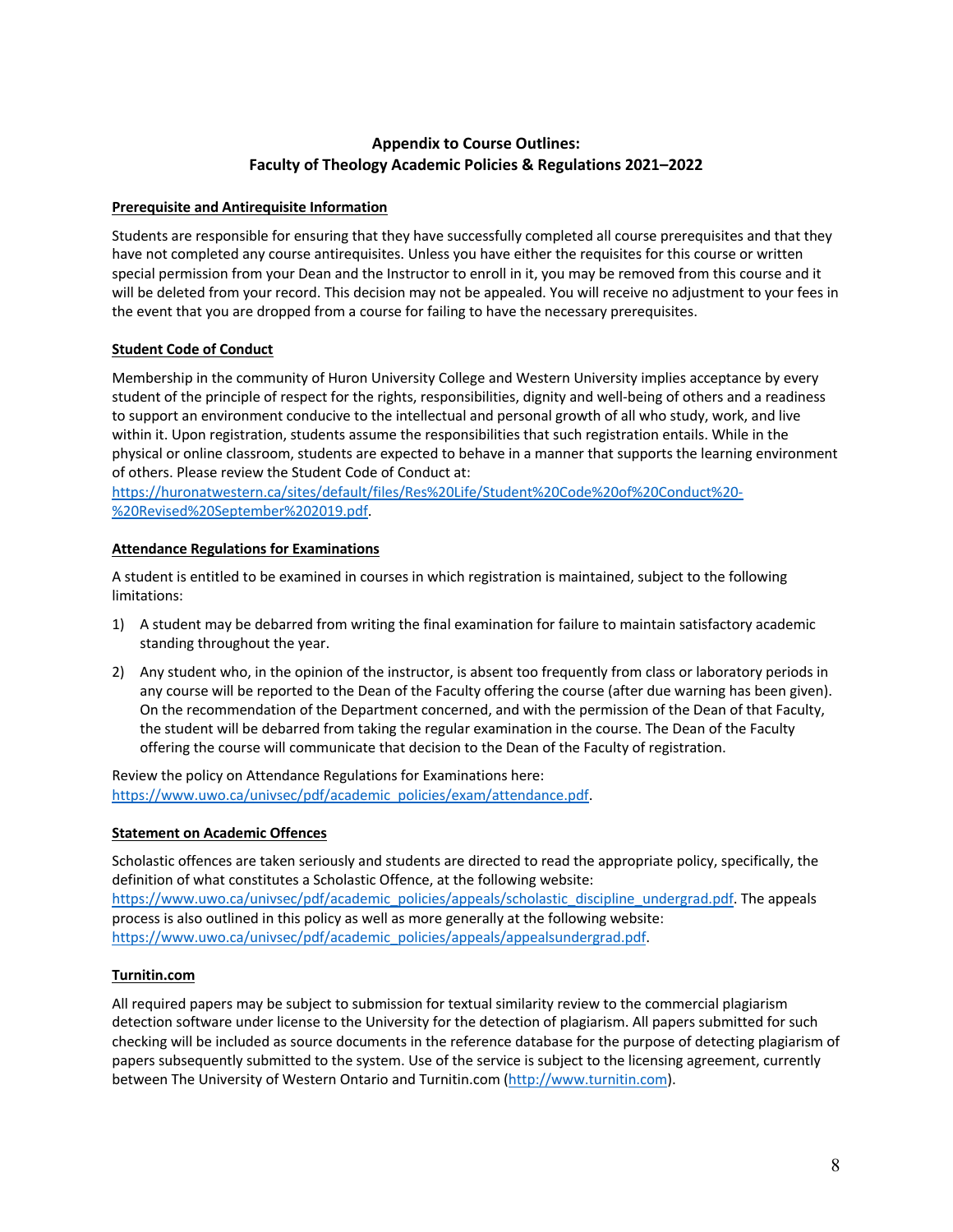#### **Statement on Use of Electronic Devices**

It is not appropriate to use electronic devices (such as, but not limited to, laptops, cell phones) in the classroom for non-classroom activities. Such activity is disruptive and distracting to other students and to the instructor, and can inhibit learning. Students are expected to respect the classroom environment and to refrain from inappropriate use of technology and other electronic devices in class.

#### **Statement on the Recording of Class Activities**

Students may not record or distribute any class activity, including conversations during office hours, without written permission from the instructor, except as necessary as part of approved accommodations for students with disabilities. Any approved recordings may only be used for the student's own private use.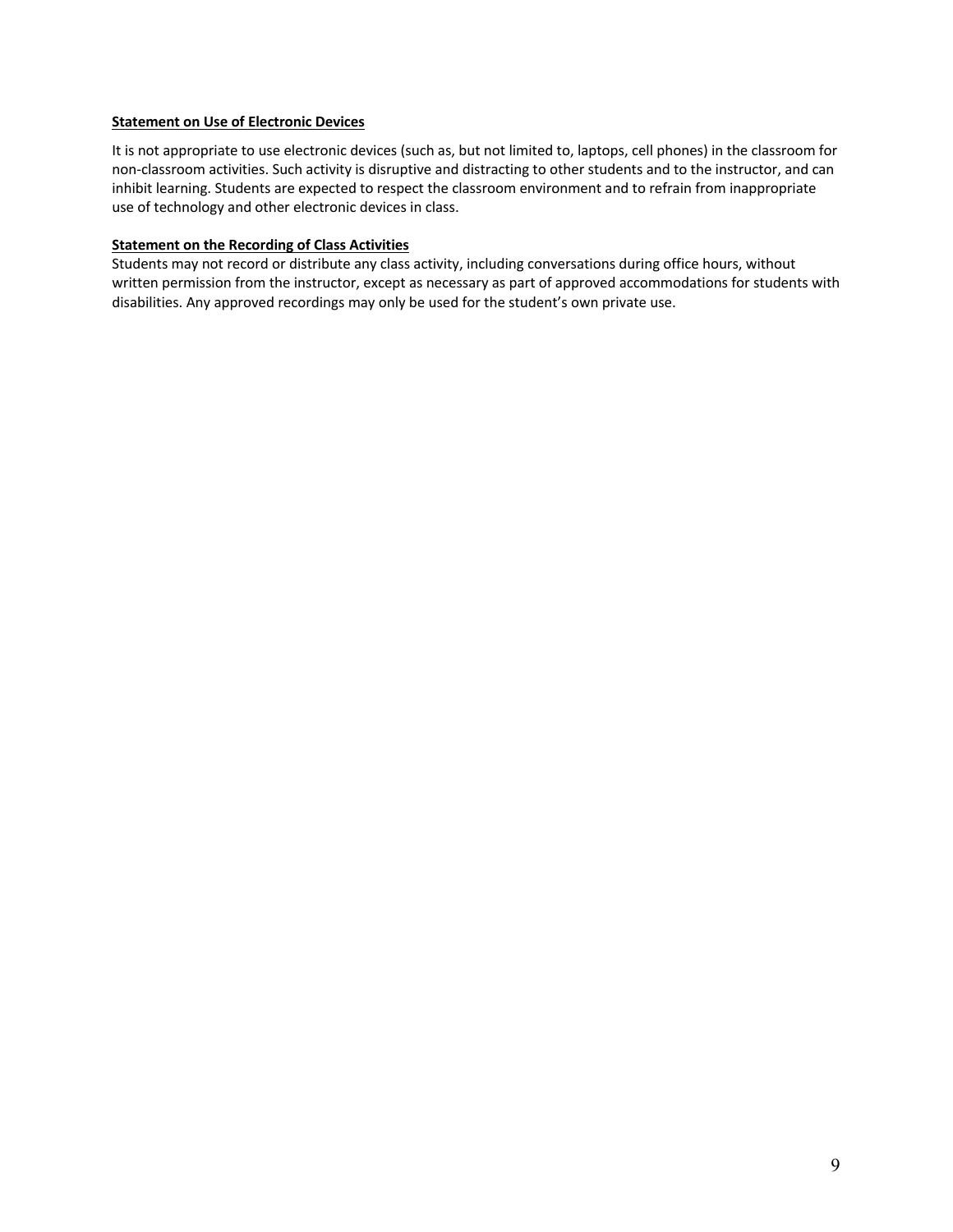#### **Statement on Use of Personal Response Systems ("Clickers")**

Personal Response Systems ("clickers") may be used in some classes. If clickers are to be used in a class, it is the responsibility of the student to ensure that the device is activated and functional. Students must see their instructor if they have any concerns about whether the clicker is malfunctioning. Students must use only their own clicker. If clicker records are used to compute a portion of the course grade:

- the use of somebody else's clicker in class constitutes a scholastic offence
- the possession of a clicker belonging to another student will be interpreted as an attempt to commit a scholastic offence.

### **Academic Consideration for Missed Work: Medical or Non-Medical Absences & Accommodation**

MDiv and MTS students who are seeking academic consideration for missed work during the semester must consult with the Dean's Office. MDiv and MTS students are excluded from using the Self Reported Absence option as that is restricted to bachelor-level students. Students may request academic consideration on medical grounds by contacting the Dean of Theology office at srice@huron.uwo.ca. To protect student privacy, details of the medical accommodation need only be disclosed to the Dean, who will communicate to the instructor(s) the necessary accommodation. Instructors may not request medical or other documentation from students. The Dean may require medical or other documentation, and the student may be required to complete the Student Medical Certificate, available online at

https://www.uwo.ca/univsec/pdf/academic\_policies/appeals/medicalform.pdf. Following a determination of accommodation, the Dean will contact the instructor(s) and the student who will then arrange a new deadline for missed work.

Students seeking academic consideration for a non-medical absence (e.g. varsity sports, religious, compassionate, or bereavement) may be required to provide appropriate documentation to the Dean's Office. All consideration requests must be directed to the Dean's Office with notice also given to the instructor.

All students pursuing academic consideration, regardless of type, must contact their instructors no less than 24 hours following the end of the period of absence to clarify how they will be expected to fulfill the academic responsibilities missed during their absence. Students are reminded that they should consider carefully the implications of postponing tests or midterm exams or delaying submission of work, and are encouraged to make appropriate decisions based on their specific circumstances.

Students who have conditions for which academic accommodation is appropriate, such as disabilities or ongoing or chronic health conditions, should work with Accessible Education Services to determine appropriate forms of accommodation. Further details concerning policies and procedures may be found at: http://academicsupport.uwo.ca/.

Please review the full policy on Academic Consideration for medical and non-medical absence at: https://www.uwo.ca/univsec/pdf/academic\_policies/appeals/accommodation\_illness.pdf. Consult the Dean's Office for any further questions or information.

#### **Support Services**

For advice on course selections, degree requirements, and for assistance with requests for medical accommodation (see above), students should contact Sandra Rice in the Dean's Office at srice@huron.uwo.ca.

Your Faculty Advisor is also able to answer questions about your program and to assist with any concerns about academic matters. Contact them for a conversation whenever you need.

If you think that you are too far behind to catch up or that your workload is not manageable, you should consult with the Dean. If you are considering reducing your workload by dropping one or more courses, this must be done by the appropriate deadlines. Please review the list of official Sessional Dates on the Academic Calendar, available here: http://www.westerncalendar.uwo.ca/SessionalDates.cfm.